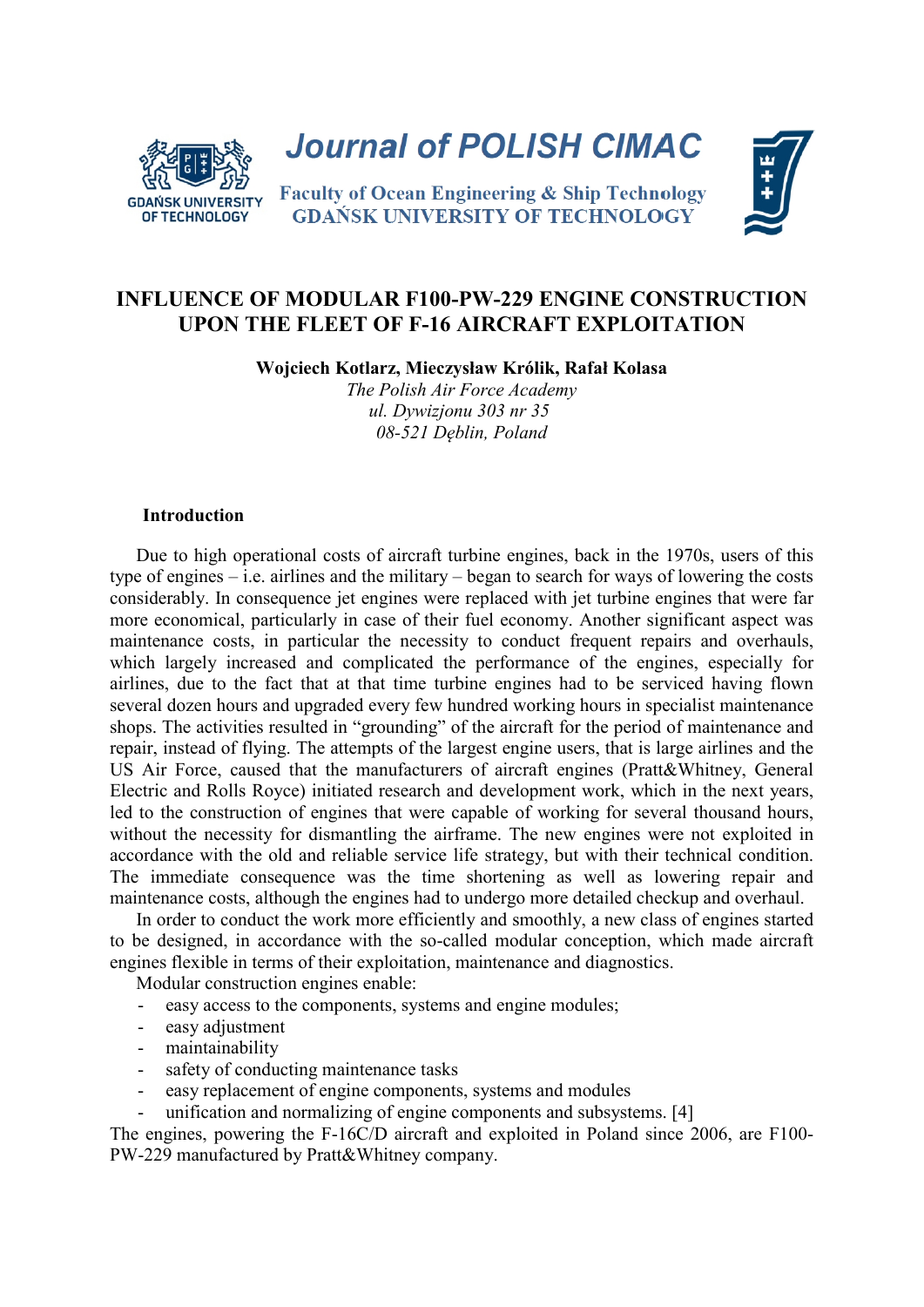### **F100-PW-229 engine construction**

Towards the end of the 1980s, through another modernization, the Pratt&Whitney company constructed the F100-PW-229 engine. Its design used the latest advances of engine technology, implemented from the F119 and F135 engines. The engine F100-PW-229 is an afterburning turbo-fan (twin turbine), equipped with a 13 stage axial compressor, annular combustor, four stage turbine, afterburning chamber with a mixer and an adjustable convergent-divergent nozzle.



*Fig. 1 F100-PW-229 engine [3]*

The basic technical data of the engine are as follows:

| - engine mass                                                           | 1732 kg                     |
|-------------------------------------------------------------------------|-----------------------------|
| - maximum thrust:                                                       | 7918 daN                    |
| - maximum thrust with full afterburning                                 | 12945 daN;                  |
| - length of engine                                                      | 5.283 m;                    |
| - inlet diameter                                                        | $0.88 \text{ m}$ ;          |
| - maximum diameter                                                      | $1.18 \text{ m}$ ;          |
| - bypass ratio                                                          | 0.36;                       |
| - air mass flow                                                         | $120 \text{ kg/s}$          |
| - overall pressure ratio                                                | 32                          |
| - specific fuel consumption (maximum)                                   | approx. $0.7$ kg (daN x h); |
| - specific fuel consumption (full afterburning) approx. 2 kg/(daN x h). |                             |
| The F100-PW-229 consists of five modules:                               |                             |
| $indat$ fon:                                                            |                             |

- inlet fan;
- core engine;
- fan drive turbine;
- augmentor and nozzle;
- engine gearbox.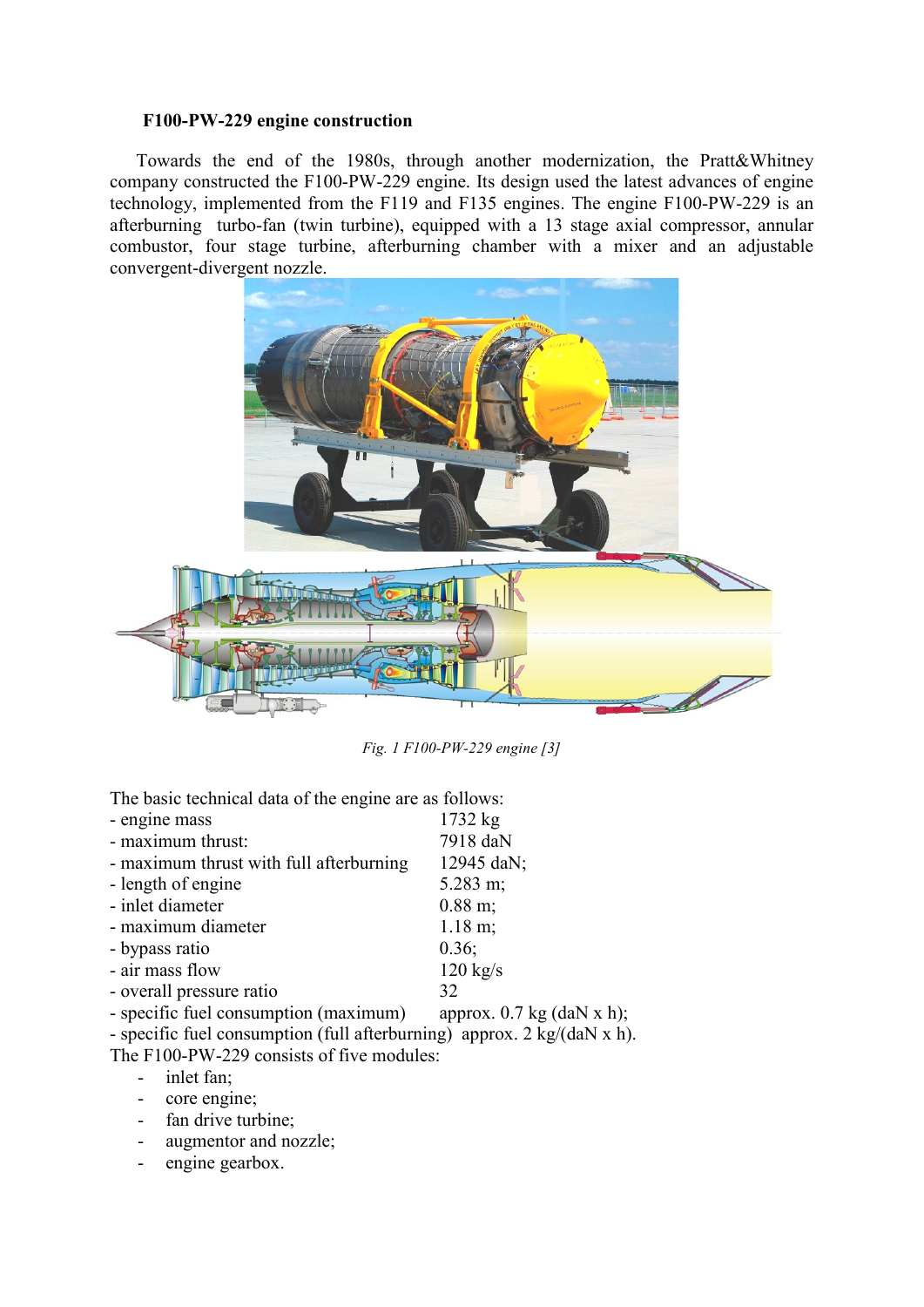Apart from the above-mentioned modules, the engine comprises a number of components which are not integral module parts and therefore can be easily replaced. They are the socalled non-modular parts. [3]



The fan is a three-stage axial compressor with pressure ratio measuring four. The compressed air, behind the fan, is divided into two separate ducts. Part of the air reaches the external duct (so-called bypass air), whereas the rest flows into the high pressure compressor. The fan module in its rear part is connected to the intermediate case, constituting an integral part of the core engine. The fan is the part of the engine which is particularly prone to damage caused by foreign objects that may enter the engine via air inlets. The fan module comprises a number-one bearing.

The aim of the core engine is to produce hot gases and direct them at the fan drive turbine. The gases which leave the combustor transfer some of its energy to the high-pressure turbine, which powers the high pressure compressor and the engine gearbox. In terms of its construction, the core engine is made up with four systems – intermediate case, high-pressure compressor, combustion chamber and high pressure turbine.

The low-pressure turbine (fan drive turbine) transforms part of the internal gases energy into mechanical work, essential for the fan rotor. This module includes a long turbine shaft and number-five bearing.

The augmentor with an adjustable nozzle enables to diffuse the gases stream with the external air flow. It also directs this mixture towards the exhaust nozzle, where it decompresses to atmospheric pressure levels, accompanied by significant stream acceleration (in its maximum value and after-burning, the stream reaches supersonic speeds). If the engine operates on after-burning, in its after-burning section, additional amounts of fuel are combusted, which in turn leads to a temperature increase and raising gases pressure – this is when gases are exhausted from the exhaust nozzle at increased velocity, consequently translating to higher engine thrust.

The engine gearbox is used to power engine components (fuel pump, oil pump and engine generator). It also enables to forward the drive between the engine and the airframe. The engine gearbox takes the power from the high-pressure rotor by means of the vertical shaft, which is later transferred to the engine drive gearbox of the airframe (ADG) through the horizontal PTO shaft – during regular engine running, or in the reverse direction, while starting the engine. The gearbox is attached in three points to the bottom side of the intermediate case.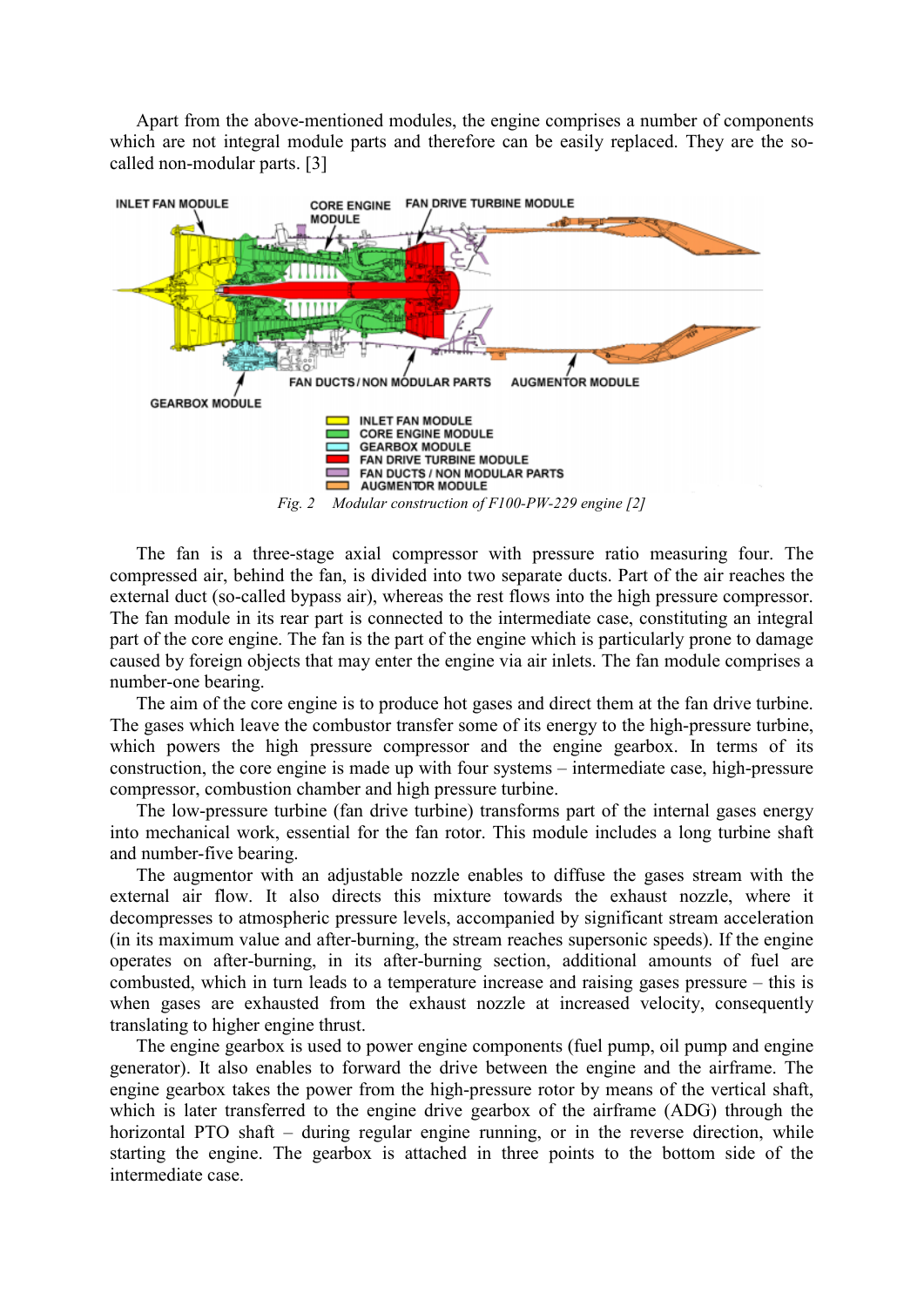#### **Influence of modular construction upon the scheduling of F-16 aircraft operation**

The achievements in the field of commercialization and modularization of drives exploited in civilian aviation have made a noticeable impact on the construction and manners of F100- PW-229 engines exploitation. This type of engines requires extremely well-qualified maintenance personnel, who are capable of immediate controlling and monitoring the engines' technical condition, as well as repairing minor and major malfunctions and testing repaired engines. Therefore, the personnel of maintenance and engineering service in air force bases had to be increased by admitting engine specialists in air and technical squadrons. In the first place, during daily operation of aircraft, engine specialists are responsible for the current checkup of the engine technical condition, removal of minor malfunctions and failures, assembly and dismantling of engines from the airframe. In technical squadrons, engine specialists perform periodical engine maintenance and repair of major engine failures. The repair and maintenance team in Krzesiny deliver repairs that are connected with engine dismantling into modules (exchanging or repairing compressor blades and turbines, exchanging faulty bearings, injectors, seals, etc.); they also test engines on engine test facility on completion of repair.

The presence of engine specialists during each and every flight causes that engines are quickly and efficiently diagnosed after each flight and the discovered malfunctions are rapidly removed. In case of more serious failure or malfunction, which cannot be repaired in a short period of time, the engines are changed for an new one within one day. Meanwhile, the faulty engine is being repaired in the most optimal way. During the last seven years of F-16s operations in Poland, only five additional engines and one set of extra engine modules have been able to fully secure the exploitation of 48 aircrafts in two air force bases. Several dozen engine specialists delivered several dozen dismantles and assemblies of engines, several engine repairs, exchange of faulty components, where the engines had to be dismantled into modules. The repairs were performed either through exchanging faulty items (such as the removal of over one hundred compressor and turbine blades) or repairing them (for instance, approximately one hundred blades were repaired by blending). If an aircraft is to be fully operational after its repair, the manufacturer requires that it undergoes testing on a stationary engine test facility. Therefore, for a number of years, a specialist engine test facility called "hush house" has been in use in Krzesiny air force base.

#### **Impact of modular construction upon F-16 aircraft operational costs**

The modular engine construction as well as operations in accordance with its technical condition led to extension of the service life of the F100-PW-229 engine in comparison with the Russian engines, mounted on the Su-22 or the Mig-29. The operations of AŁ-21F3 and RD-33 engines are based on their service life. The number of engine operating hours equals 1,600 hrs, whereas engine life between overhauls are held every 400 hrs. F100-PW-229 engines have their durability specified in the so-called TAC (Total Accumulated Cycles). In case of an engine used in a civilian (commercial) aircraft, usually one TAC is an equivalent to one flight. If a flight lasts three hours, the engine consumes approximately 1 TAC. F100-PW-229 power combat aircraft, whose flight characteristics considerably differ from the one of a civilian aircraft. A pilot of a combat aircraft during take-off and climb frequently uses the afterburner; while performing maneuvers, the engine often changes rotational speed, which consequently leads to the changes in gas temperatures in the engine, and ultimately in components of the combustion chamber, afterburner and the exhaust nozzle. Therefore, for military aircraft the average TAC consumption has been assumed as 1 flight hour = 2.5 TAC. In case of the Polish F-16s, after seven years of their operation, the above-mentioned value proves to be genuine.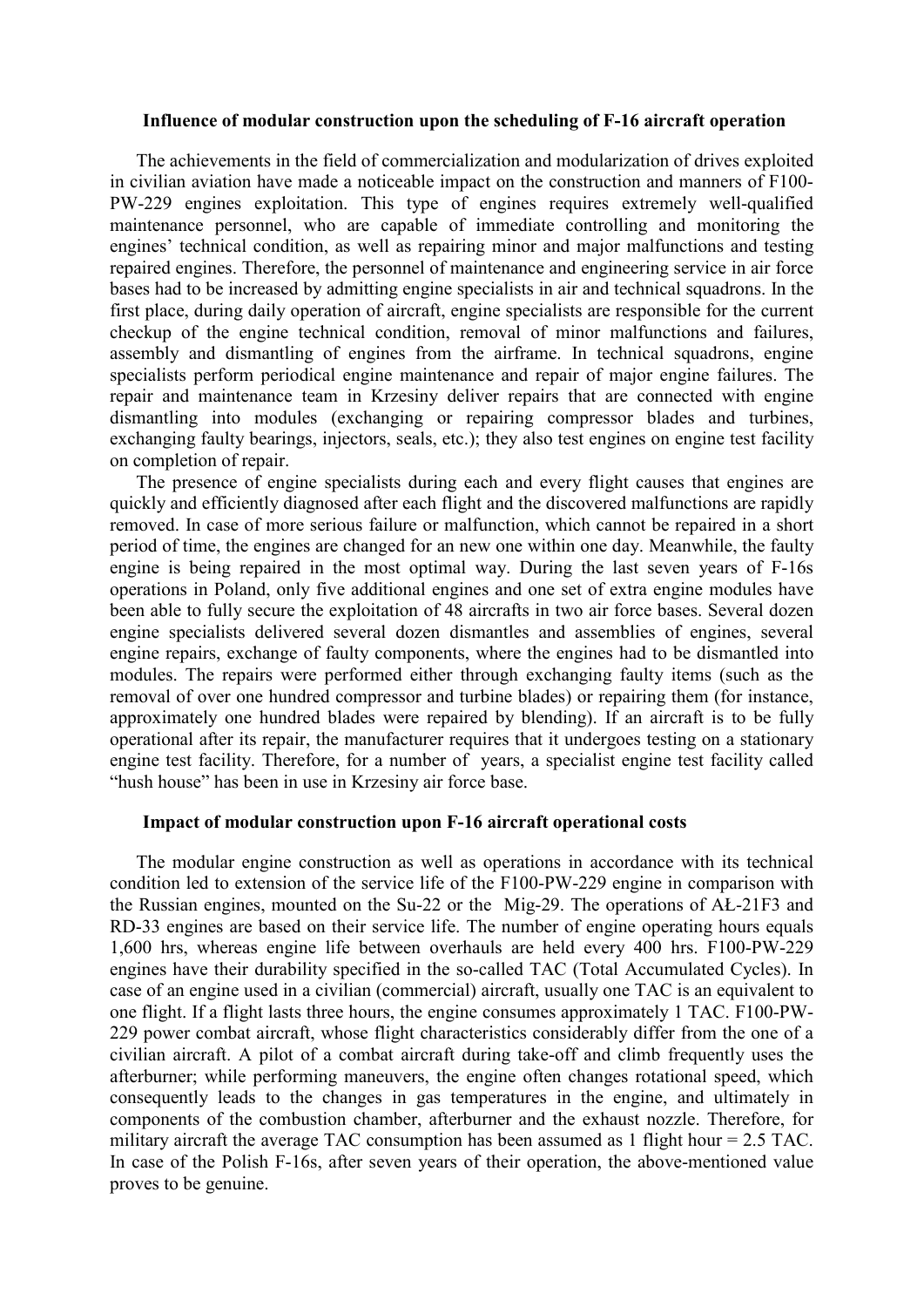The F100-PW-229 engine manufacturer specified their service life between overhauls at 4,300 TAC. This value is identical for all engine modules, except the engine gearbox. Having assumed that one hour of flight consumes 2.5 TAC, it appears that 4,300 TAC translates to 1,700 flying hours. After this time, the aircraft are eligible for an overhaul. Between 2007 and the end of 2013, the most frequently operated F-16 aircraft, in Poland, flew 1,000 hours. Provided that the intensity of operations is sustained in the following years, it is no earlier than the year 2018, which is after eighteen years of their operations, that the first engines will be scheduled for an overhaul. (Fig. 3)



*Fig. 3 Current and estimated flying hours of the most frequently exploited F-16 aircraft*

While comparing the F100-PW-229 operations with the RD-33 operation, it becomes evident that in the first 12 years:

- the F100-PW-229 engine will not require major maintenance and overhaul costs;
- one RD-33 engine will undergo three overhauls and a new one must also be purchased.



*Fig. 4 Comparison of F100-PW-229 and RD-33 engine overhauls*

Procurement and maintenance of a modern combat aircraft is a huge expense for the state, and therefore it must be exploited for a period of at least 30 years. The operational costs are largely connected with the power unit – its durability, current maintenance and overhaul costs. In commercial aviation, it is assumed that the power unit consumes 35-40% total aircraft maintenance and repair costs. [1] In military aviation, this share is quite similar. Figure 5 depicts a comparison of the frequency of overhauls and procurements in new aircraft, in the period of 30 years, for F-16 and MiG-29 aircraft, providing that the number of annual flying hours remains on the same level.